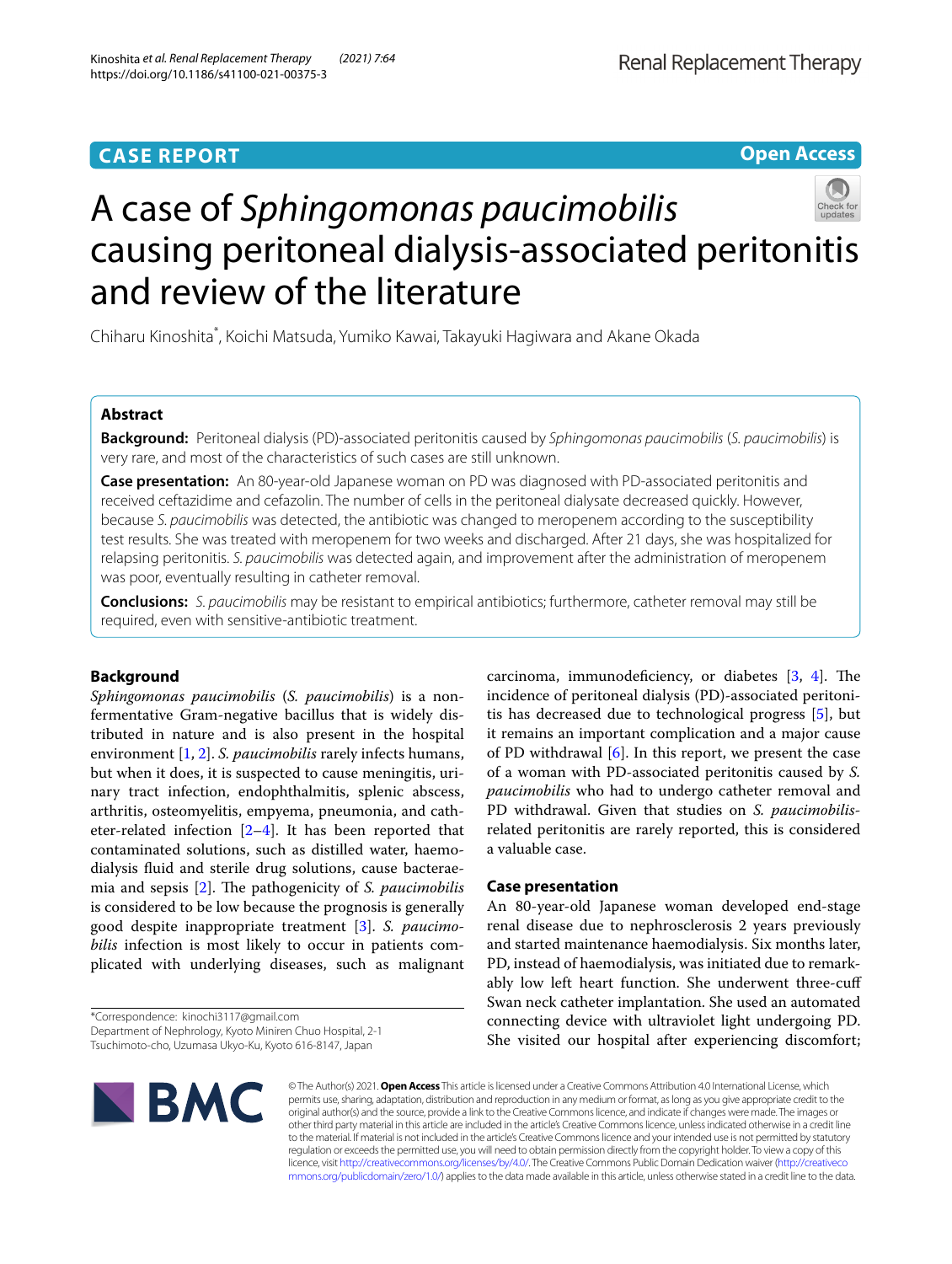she was admitted because of cloudy dialysate and mild abdominal pain starting on the previous day. The dialysis effluent white cell count was  $4875/\mu L$ , with a predominance of neutrophils (86%), and she was diagnosed with PD-associated peritonitis. On admission, her body temperature was 36.4 ℃, blood pressure was 133/71 mmHg, heart rate was 70/min, height was 155 cm, and weight was 49.9 kg. Only mild abdominal tenderness was noted without muscular defence or rebound tenderness. Diarrhoea was not present. No apparent signs of infection at the exit or in the tunnel were observed. Laboratory fndings on admission are summarized in Table [1.](#page-1-0) Her haemoglobin was 12.2 g/dL, white blood cell (WBC) count was 5600/μL, C-reactive protein was 3.20 mg/dL (normal  $< 0.3$  mg/dL), and albumin was 2.6  $g/dL$ . Blood culture was negative. When 1 g of ceftazidime and 1 g of cefazolin were administered intraperitoneally daily, the dialysis effluent white cell count decreased rapidly. On the fourth day, Gram-negative rods were detected in the peritoneal fuid culture, so only ceftazidime was administered. The causative organism was subsequently identifed as *S. paucimobilis*. Given that this organism was resistant to ceftazidime and sensitive to meropenem (Table [2](#page-2-0)), antibiotic treatment was changed to 0.5 g of intravenous meropenem per day on the seventh day. This dosage was administered for 2 weeks. After the antibiotic was changed to meropenem, the dialysis effluent white cell count was continuously greater than 100/  $\mu$ L, but the neutrophil count in the dialysis effluent was decreased. The neutrophil percentage was 3% on the 18th day. Therefore, we considered meropenem to be effective. The patient was discharged on the 21st day (Fig. [1\)](#page-2-1).

However, three weeks later, the dialysate became cloudy again. The dialysis effluent white cell count was  $2604/\mu L$ , with a predominance of neutrophils (97%). She was admitted a second time for relapsing peritonitis. On the second admission, her body temperature was 36.7 ℃, blood pressure was 129/73 mmHg, and heart rate was 65/min. As before, mild tenderness was noted throughout the abdomen, without muscle defence or rebound tenderness. No clear signs of infection at the exit tunnel were observed. The haemoglobin level was 10.4 g/dL, WBC count was 5800/ μL, C-reactive protein was 2.27 mg/dL, and albumin was  $2.5$  g/dL (Table [1\)](#page-1-0). From the first day of the second hospitalization, 0.5 g of intravenous meropenem was administered daily. *S. paucimobilis* was detected again in the peritoneal fluid culture during the second admission, and sensitivity testing indicated that it was sensitive to meropenem (Table [2\)](#page-2-0). On the sixth day of the second hospitalization, the dialysis effluent white cell count was  $1376/\mu L$ . Due to poor improvement, 15 mg of tobramycin was additionally administered

## <span id="page-1-0"></span>**Table 1** Laboratory data

|                | <b>First admission</b> | Second admission     |           |
|----------------|------------------------|----------------------|-----------|
| WBC            | 5600                   | 5800                 | $/ \mu L$ |
| RBC            | $389 \times 10^{4}$    | $347 \times 10^{4}$  | $/ \mu L$ |
| Hb             | 12.2                   | 10.4                 | g/dL      |
| Ht             | 35.1                   | 30.2                 | $\%$      |
| MCV            | 90.2                   | 87.0                 | fL        |
| Plt            | $14.9 \times 10^{4}$   | $18.8 \times 10^{4}$ | $/ \mu L$ |
| Cr             | 6.88                   | 6.16                 | mg/dL     |
| <b>BUN</b>     | 56.6                   | 49.2                 | mg/dL     |
| <b>BMG</b>     | 26.6                   | 18.8                 | mg/L      |
| TP             | 6.0                    | 5.7                  | g/dL      |
| Alb            | 2.6                    | 2.5                  | q/dL      |
| Na             | 138                    | 137                  | mEq/L     |
| Κ              | 3.5                    | 3.2                  | mEq/L     |
| CI             | 101                    | 99                   | mEg/L     |
| Ca             | 8.4                    | 8.0                  | mg/dL     |
| P              | 4.6                    | 3.8                  | mg/dL     |
| Glu            | 131                    | 105                  | mg/dL     |
| ALT            | 9                      | 10                   | IUI/L     |
| AST            | $\overline{7}$         | 6                    | IUI/L     |
| LDH            | 205                    | 236                  | U/L       |
| <b>ALP</b>     | 384                    | 265                  | IUI/L     |
| γGTP           | 19                     | 19                   | IUI/L     |
| T.Bil          | 0.4                    | 0.6                  | mg/dL     |
| <b>BNP</b>     | <b>NA</b>              | 333.6                | pg/mL     |
| CRP            | 3.2                    | 2.27                 | mg/dL     |
| Blood culture  |                        | <b>NA</b>            |           |
| Peritoneal WBC | 4875                   | 2604                 | $/ \mu L$ |
| Neu            | 86                     | 97                   | %         |
| Lym            | 6                      | $\sqrt{2}$           | %         |
| Mon            | 8                      | $\circ$              | $\%$      |
| Eos            | $\circ$                | $\mathbf{1}$         | $\%$      |

WBC, WHITE BLOOD cell count; RBC, red blood cell count; Hb, haemoglobin; Ht, haematocrit; MCV, mean corpuscular volume; Plt, platelet count; Cr, creatinine; BUN, blood urea nitrogen; BMG,  $β_2$  macroglobulin; TP, total protein; Alb, albumin; Glu, glucose; ALT, alanine aminotransferase; AST, aspartate aminotransferase; LDH, lactate dehydrogenase; ALP, alkaline phosphatase; γGTP, γ-glutamyl transpeptidase; T.bil, total bilirubin; BNP, brain natriuretic peptide; CRP, C-reactive protein; Neu, neutrophil; Lym, lymphocyte; Mon, monocyte; Eos, eosinophil

intraperitoneally daily. On the ninth day of the second hospitalization, the dialysis effluent white cell count decreased to 337/μL, but we hypothesized that peritonitis was not controlled, because *S. paucimobilis* was detected again in the peritoneal fluid culture on the 6th day. Furthermore, we were worried that the patient was exhausted. On the next day, the PD catheter was removed (Fig.  $1$ ). The culture results of the internal cuff, middle cuff, external cuff, catheter between the internal cuff and middle cuff, catheter between the middle cuff and external cuff, and catheter tip were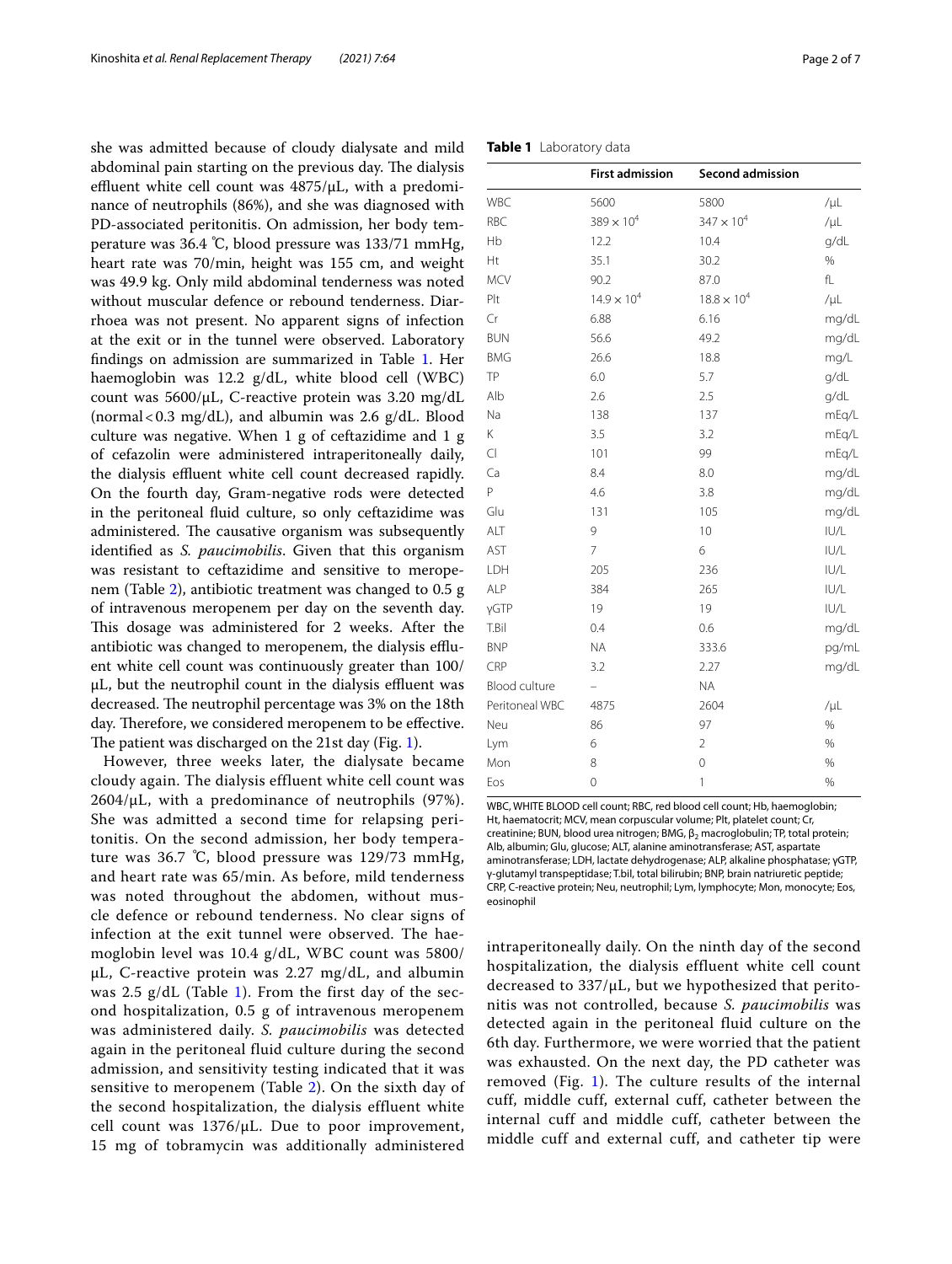<span id="page-2-0"></span>**Table2** Culture of peritoneal dialysate, susceptibility (minimum inhibitory concentration, μg/mL)

|                                    | <b>First admission</b>  | <b>Second admission</b> |
|------------------------------------|-------------------------|-------------------------|
| Culture of peritoneal dialysate    | S. paucimobilis         | S. paucimobilis         |
| Piperacillin                       | Susceptible $( \leq 8)$ | Susceptible $(58)$      |
| Ceftazidime                        | Resistant $(>16)$       | Resistant (> 16)        |
| Cefepime                           | Resistant $(>16)$       | Intermediate (16)       |
| Imipenem/cilastatin                | Susceptible $(\leq 1)$  | Susceptible $(1)$       |
| Meropenem                          | Susceptible $(\leq 1)$  | Susceptible $(\leq 1)$  |
| Aztreonam                          | Resistant $(>16)$       | Resistant (> 16)        |
| Tazobactam/piperacillin            | Susceptible $( \leq 8)$ | Susceptible $(58)$      |
| Gentamicin                         | Susceptible $(2)$       | Susceptible $(2)$       |
| Tobramycin                         | Susceptible $(2)$       | Susceptible $(2)$       |
| Amikacin                           | Susceptible $( \leq 8)$ | Susceptible $(58)$      |
| Minocycline                        | Susceptible $(2)$       | Susceptible $(2)$       |
| Levofloxacin                       | Resistant $(>4)$        | Resistant (>4)          |
| Ciprofloxacin                      | Resistant $(>2)$        | Resistant (> 2)         |
| Sulfamethoxazole-trimetho-<br>prim | Resistant $(>2)$        | Susceptible $(2)$       |

negative. She transitioned to haemodialysis, continued to receive meropenem for 15 days after surgery and was discharged.

# **Discussion and conclusions**

*S. paucimobilis* is an unusual pathogen for PD-associated peritonitis. We report a case of peritonitis due to *S. paucimobilis* that required catheter removal.

Lin et al. reported 42 cases of *S. paucimobilis* bacteraemia [\[3](#page-6-3)]. In that study, primary *S. paucimobilis* bacteraemia was found in 35.7% of patients. Catheter-related bloodstream infections were identifed in 33.3% of patients, skin and soft tissue infections were identifed in 9.5% of patients, pneumonia was identifed in 9.5% of patients, urinary tract infections were identifed in 4.8% of patients, biliary tract infections were identifed in 4.8% of patients, and meningitis was identifed in 2.4% of patients. Although three patients experienced septic shock, all 42 patients survived the *S. paucimobilis* bacteraemia episodes. The authors concluded that *S. paucimobilis* exhibited low clinical virulence. *S. paucimobilis* infections other than PD-related peritonitis may not be difficult to treat.

Fourteen cases of PD-associated peritonitis due to *S. paucimobilis* have been reported. The clinical characteristics of this case and the cases reported thus far are summarized in Table  $3$  [[7–](#page-6-6)[19](#page-6-7)]. The ages of patients ranged from 3.5 to 80 years, and there was no diference in the male-to-female ratio at 7:8. The reports included 2 diabetic patients, 10 nondiabetic patients, and 3 patients with unknown status, and no particular diabetic complications were noted. There were two cases in which the

<span id="page-2-1"></span>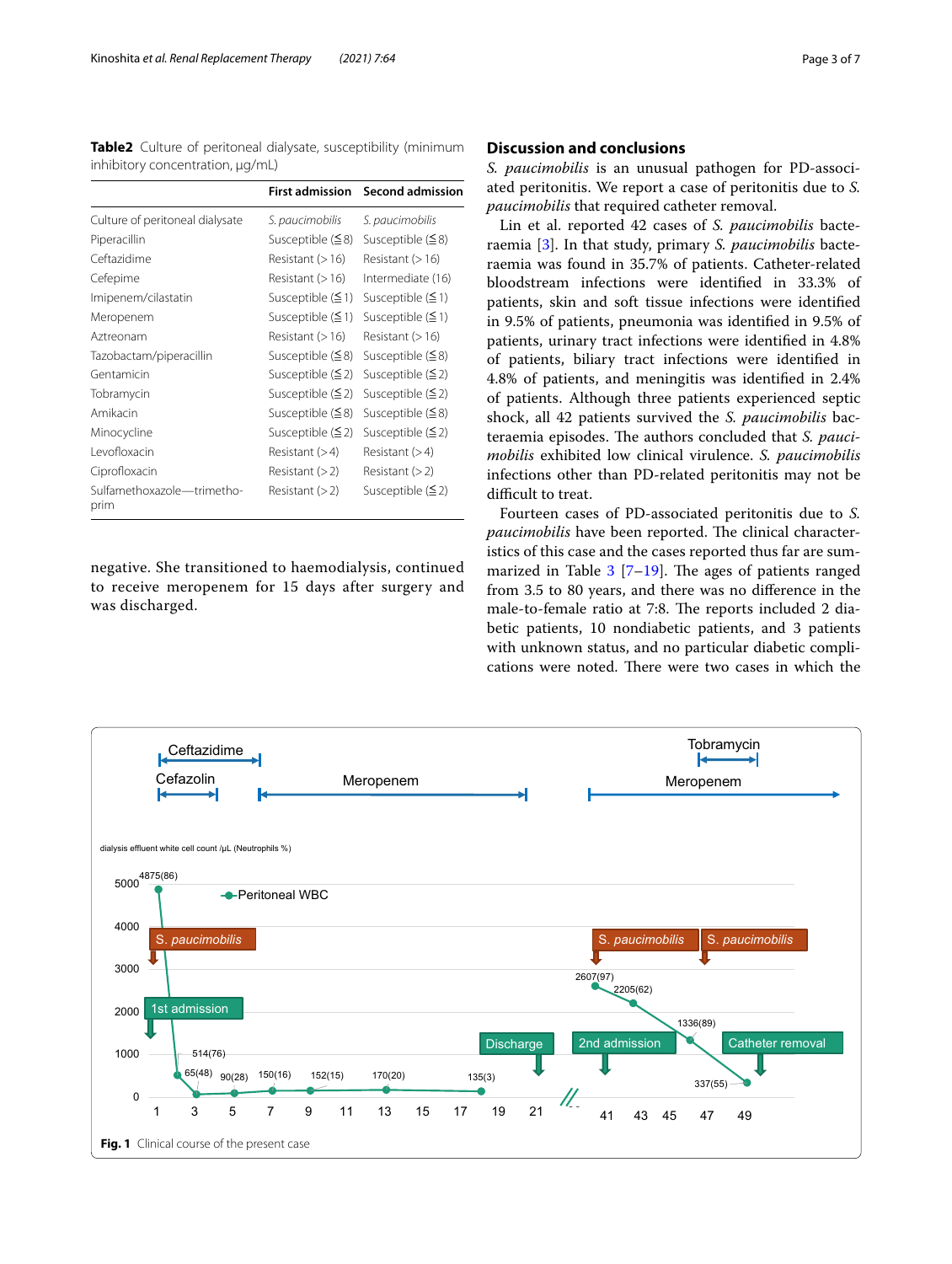|                          |          |                    |        |                          | Table3 Summary of 15 patients with Sphingomonas paucimobilis Peritonitis |                                                          |                                                                                                                                        |                                                                                                                           |                  |                         |
|--------------------------|----------|--------------------|--------|--------------------------|--------------------------------------------------------------------------|----------------------------------------------------------|----------------------------------------------------------------------------------------------------------------------------------------|---------------------------------------------------------------------------------------------------------------------------|------------------|-------------------------|
| Case                     | Year     | Age                | Gender | Σ                        | mptoms (first visit)<br>Šξ                                               | Susceptible antibiotics                                  | Treatment                                                                                                                              | Clinical course                                                                                                           | Outcome          | References              |
|                          | 1984     | 74                 | Female | $\geq$                   | Abdominal pain<br>Vomiting<br>Cloudy dialysate                           | EM TC ST CP<br>ABPC CBPC<br><b>GMTOB</b>                 | STIP (14 days)                                                                                                                         | Rapidly improved                                                                                                          | Cured            | $\mathbb E$             |
| $\sim$                   | 1984     | 33                 | Female | $\frac{1}{2}$            | Abdominal pain<br>Cloudy dialysate                                       | EM TC ST CP<br>ABPC CBPC<br><b>GMTOB</b>                 | 4. After catheter removal,<br>3. AMPC orally (5 days)<br>1. CEZ IP + TOB IP<br>2. ABPC IP<br>TOB <sub>IV</sub>                         | 1 Week after treatment<br>No <sub>3</sub> , relapsed                                                                      | Catheter removed | $\mathbf{E}$            |
| $\sim$                   | 1985     | $\overline{\circ}$ | Male   | $\geq$                   | Cloudy dialysate                                                         | Ticarcillin AMK CP<br>CXM CAZ                            | VCM IP + GM IP (duration<br>$\frac{\widehat{\alpha}}{Z}$                                                                               | $\widetilde{\Xi}$                                                                                                         | Cured            | $\overline{\infty}$     |
| 4                        | 1985     | 50                 | Male   | $\widetilde{\Xi}$        | Cloudy dialysate                                                         | $\frac{\alpha}{2}$                                       | 3. CEX orally (14 days)<br>4. TOB IP (14 days)<br>1. CET IP (4 days)<br>2. CET IP (5 days)                                             | 1 week of treatment no. 3,<br>3 Weeks after treatment<br>No1, first relapsed, after<br>second relapsed                    | Cured            | $\overline{\mathbf{e}}$ |
| 5                        | 1987     | 65                 | Male   | $\stackrel{\circ}{\geq}$ | $\widetilde{\Xi}$                                                        | MZ CTX                                                   | $(12 \text{ days}) + \text{ABPC}$ (3 days)<br>1. VCM (10 days) + TOB<br>2. MZ (13 days) + CX<br>3. CP (13 days)<br>$(13 \text{ days})$ | $\widetilde{\Xi}$                                                                                                         | Catheter removed | $[10]$                  |
| $\circ$                  | 988      | 38                 | Female | $\stackrel{\circ}{\geq}$ | Cloudy dialysate<br>Abdominal discomfort<br>Nausea                       | <b>CETTOB</b>                                            | CET IP + TOB IP (duration<br>$\frac{\infty}{2}$                                                                                        | 4 days after improvement,<br>relapsed                                                                                     | Catheter removed | $\Xi$                   |
| $\overline{\phantom{a}}$ | 1990     | $\sqrt{2}$         | Female | $\stackrel{\circ}{\geq}$ | Cloudy dialysate                                                         | Aminoglycosides<br>능                                     | 2. NTL IP(duration NR)<br>1. CPFX orally (5 days)                                                                                      | Rapidly improved                                                                                                          | Cured            | [12]                    |
| $\infty$                 | 2007     | 5                  | Male   | Yes                      | Cloudy dialysate<br>Abdominal pain<br>Fever                              | SBT/CPZ TAZ/PIPC AMK<br>CAZ CTX CFPM IPM<br>CPFX         | 1. CEZ + AMK (14 days)<br>2. CEZ + CAZ (4 days)                                                                                        | ment of the first peritonitis<br>with treatment of No. 1,<br>12 days after improve-<br>due to C. indologenes<br>developed | Catheter removed | $[13]$                  |
| $\circ$                  | 2008     | ${\mathbb S}^0$    | Male   | $\widetilde{\Xi}$        | Abdominal pain<br>Cloudy dialysate                                       | ABPC PIPC IPM SBT/ABPC<br>SBT/CPZ TAZ/PIPC GM<br>LVFX ST | 2. IPM IV + GM IP(18 days)<br>3. After catheter removal<br>1. VCM IP, single dose<br>IPM IV(7 days)                                    | despite dialysate without<br>Continued growth of S.<br>paucimobilis<br><b>WBCs</b>                                        | Catheter removed | $[14]$                  |
| $\supseteq$              | 2011     | 3.5                | Male   | $\frac{1}{2}$            | Abdominal pain<br>Cloudy dialysate<br>Fever                              | MEPM AMK TC PL                                           | 1. AMK IP (4 days)<br>2. MEPM IV                                                                                                       | Rapidly improved                                                                                                          | Cured            | $[15]$                  |
| $\equiv$                 | S<br>201 | 3                  | Male   | Yes                      | Abdominal pain<br>Cloudy dialysate                                       | CAZ CTX IPM MEPM GM<br>MINO CPFX                         | 1.CEZ IP + CAZ IP(14 days)<br>2.IPM IP                                                                                                 | The next day after treat-<br>ment of No.1, relapsed<br>Resistant to CAZ                                                   | Catheter removed | [16]                    |
| $\mathrel{\supseteq}$    | 2015     | SO                 | Female | $\frac{\alpha}{2}$       | Fever<br>Cloudy dialysate<br>Abdominal pain<br>Vomiting                  | AMK CAM CPFX<br>CFPM MEPM                                | 2. TOB IP + CPFX IV(3 days)<br>1. VCM IP + CPFX IV(1 day)<br>3. TOB IP + MEPM<br>IV(21 days)                                           | Improvement after treat-<br>ment of No.3                                                                                  | Cured            | $[17]$                  |

<span id="page-3-0"></span>Table3 Summary of 15 patients with Sphingomonas paucimobilis Peritonitis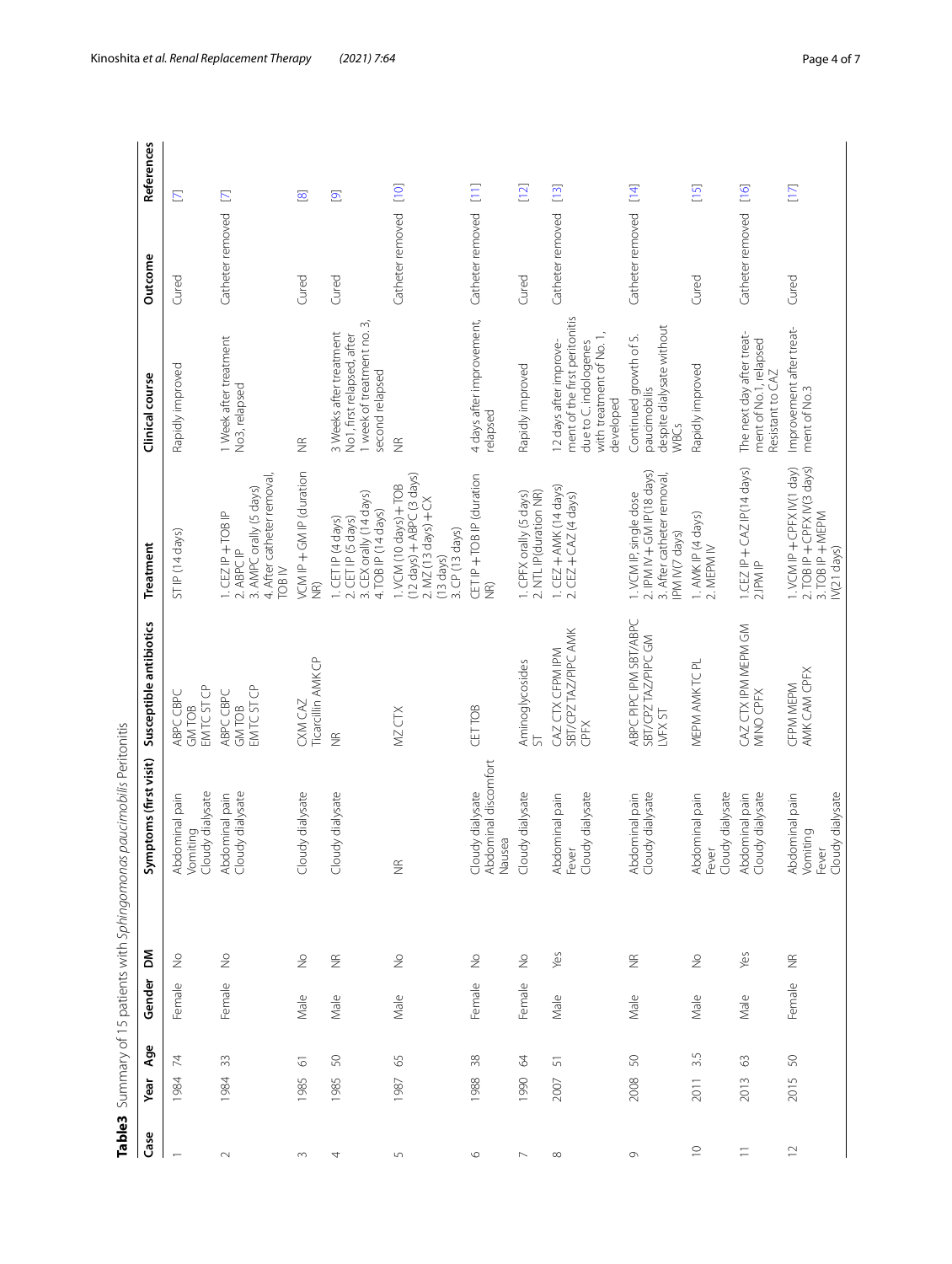| Cloudy dialysate<br>Abdominal pain                      | <b>CTRX CFPM IPM</b><br>CPFX LVFX                                                                                | I.VCM IP + CAZ IP(3 days)<br>3. After catheter removal,<br>2. CPFX orally $+$ CTRX IP<br>CPFX orally + CTRX IP<br>$(21$ days)<br>$(14 \text{ days})$ | 3 days after treatment of<br>No.2, relapsed | Catheter removed [18]                   |                |
|---------------------------------------------------------|------------------------------------------------------------------------------------------------------------------|------------------------------------------------------------------------------------------------------------------------------------------------------|---------------------------------------------|-----------------------------------------|----------------|
| dialysate<br>Abdominal pain<br>Vomiting•fever<br>Cloudy | CAZ AMK<br>GM CPFX                                                                                               | $2. CAZ IP + ANK$<br>IP(21 days)                                                                                                                     |                                             | Cured                                   | $\frac{6}{10}$ |
|                                                         | 3. MEPM IV(21 days) TOB IP<br>I.CAZIP (7 days) + CEZ<br>2. MEPM IV (14 days)<br>IP(4 days)<br>$(2 \text{ days})$ | 3 weeks after treatment<br>No2, relapsed                                                                                                             | Catheter removed                            |                                         |                |
|                                                         | Cloudy dialysate Table.2                                                                                         |                                                                                                                                                      |                                             | CAZIP +VCM IP (3 days) Rapidly improved |                |

| moxicillin; CAM, clarithromycin; CAZ, ceftazidime; CBPC, carbenicillin; CFPM, cefepime; CPFX, ciprofloxacin; CXM, cefuroxime; CP, chloramphenicol; CEX,<br>liabetes mellitus; ABPC, ampicillin; AMK, amikacin; AMPC, ar    |
|----------------------------------------------------------------------------------------------------------------------------------------------------------------------------------------------------------------------------|
| X, cefoxitim; EM, erythromycin; GM, gentamicin; IPM, imipenem; LVFX, levofloxacin, MEPM, meropenem; MINO, minocycline; MZ, mezlocillin; NTL, netilmicin;<br>alexin; CET, cefalotin; CTRX, ceftriaxone; CTX, cefotaxime; CX |
| actam/cefoperazone; ST, sulfamethoxazole-trimethoprim; TAZ/PIPC, tazobactam/piperacillin; TC, tetracycline; TOM, tobramycin; VCM, vancomycin; IP,<br>olymyxin B; SBT/ABPC, sulbactam/ampicillin; SBT/CPZ, sulbac           |
| peritoneally; IV, intravenously; NR, not reported                                                                                                                                                                          |
|                                                                                                                                                                                                                            |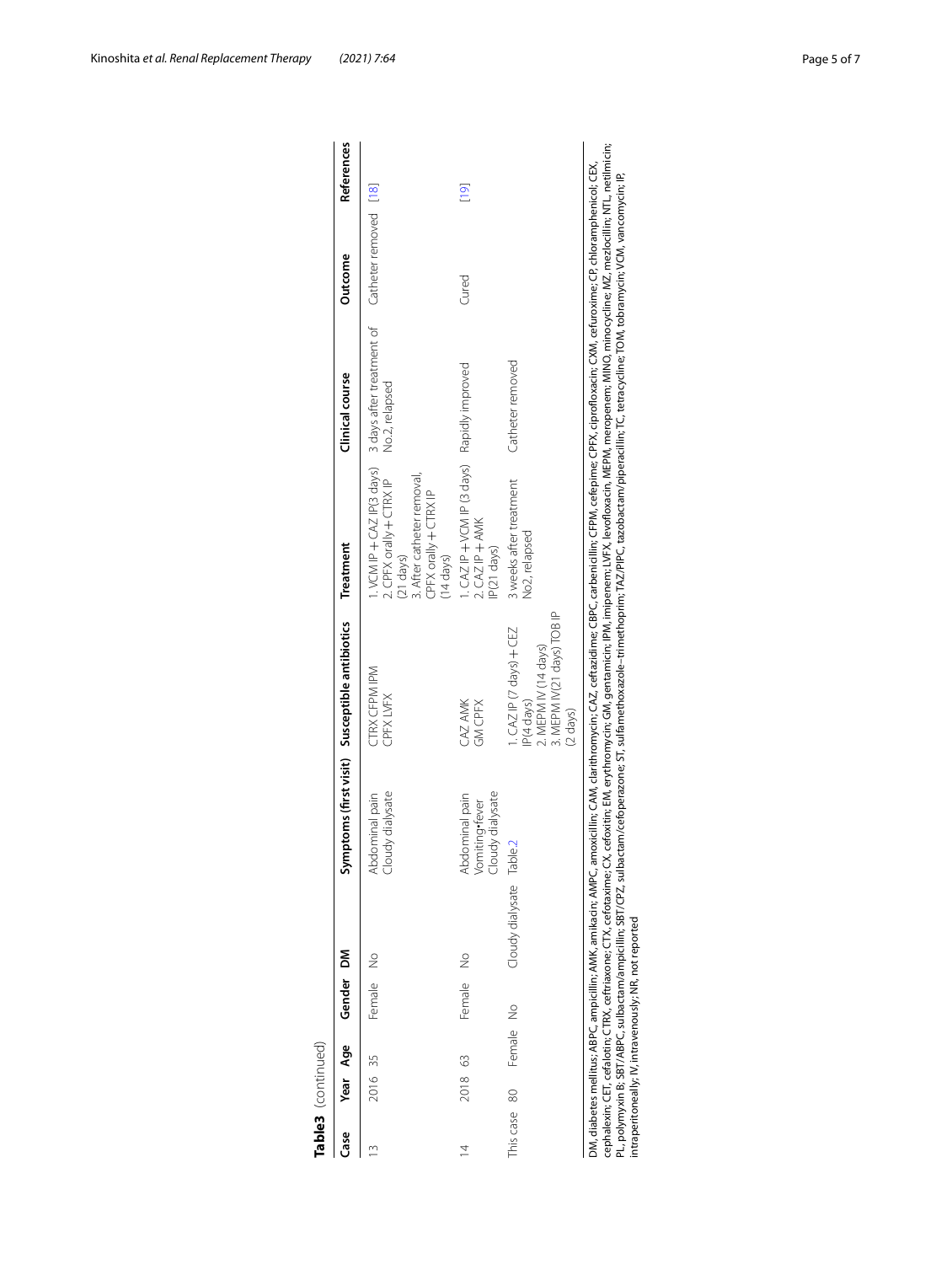only symptom was cloudy dialysate; however, most cases were accompanied by abdominal symptoms.

Catheters were removed in 8 of 15 cases. The difference between patients who do versus do not require catheter removal is unclear. However, the unpredictable antibiotic sensitivity pattern of *S. paucimobilis* has been implicated in therapeutic failure [[12\]](#page-6-12). Depending on the antibiotic sensitivity pattern of *S. paucimobilis*, the appropriate treatment can be delayed, which may lead to a refractory infection. Imipenem or meropenem alone and an aminoglycoside plus a third-generation cephalosporin have been suggested as suitable antibiotics for the treatment of infections caused by this organism [[15,](#page-6-15) [20](#page-6-19)]. However, Bayram et al. reported that 20.0% of bacteria in reported cases were resistant to cefotaxime, and 13.6% were resistant to amikacin [[21\]](#page-6-20). In the present summary, *S. paucimobilis* was sensitive to ceftazidime in a few cases. Regarding empirical treatment of PD-associated peritonitis, selection of third-generation cephalosporins or aminoglycosides is recommended for Gram-negative bacteria [[6\]](#page-6-5). However, it should be noted that *S. paucimobilis* may be resistant to these antibiotics. In the case reported by Lee et al., the bacterium was initially sensitive to ceftazidime, and peritonitis improved, but when it recurred, the bacterium showed resistance to ceftazidime, resulting in catheter removal  $[16]$ . Therefore, antibiotic resistance was observed during monotherapy with ceftazidime. Even if *S. paucimobilis* is sensitive to third-generation cephalosporins, the addition of an aminoglycoside to a third-generation cephalosporin may be beneficial. The organism responsible for infection of the patient in the present case was resistant to ceftazidime and sensitive to meropenem. Antibiotic resistance during monotherapy with meropenem was not noted. However, because this bacterium was detected during meropenem administration, the combined use of another antibiotic (e.g. tobramycin) should have been considered when relapse occurred.

In this review, 5 of 8 patients with catheter removal, including the present patient, relapsed after improvement and required catheter removal. Bioflm formation is one of the causes of relapse. Although the culture results of the areas between the cufs and catheter tip were negative, we suggest that it is possible that a bioflm was formed on the PD catheter in this patient. Nodaira et al. reported that all catheters removed because of PD-associated peritonitis showed bioflms on electron microscopy (EM) scanning; however, patients with catheters removed for other reasons, such as gastrointestinal neoplasm or perforation, did not demonstrate bioflms [\[22](#page-6-21)]. EM scanning might have detected a biofilm in the present case. The administration of meropenem was delayed for this patient. Generally, a delay in starting initial antimicrobial therapy can allow pathogens to proliferate, rendering patients less responsive to treatment. Moreover, bioflms that form due to delayed treatment initiation might increase the risk of catheter removal by contributing to the re-development of peritonitis after initiation of treatment [[23\]](#page-6-22). If *S. paucimobilis* is detected and initiation of appropriate treatment is delayed, careful observation is important even after treatment with efective antibiotics because of the risk of relapse.

In this case, the patient was treated with meropenem for only 2 weeks during the frst admission because the dialysis effluent white cell count decreased rapidly after cefazolin and ceftazidime were administered, and ceftazidime was administered for one week. The International Society for Peritoneal Dialysis Guidelines (ISPD GL) recommend treating Gram-negative bacilli peritonitis with effective antibiotics for three weeks  $[6]$  $[6]$  $[6]$ . Recent studies have reported success in patients who were treated with two antibiotics for three weeks [\[17](#page-6-17), [19\]](#page-6-7). More than half of the previous reports described failure to eradicate this bacterium, suggesting that two efective antibiotics are needed for three weeks (Table [3\)](#page-3-0).

In summary, we treated a patient with PD-associated peritonitis due to *S. paucimobilis* and summarized and described the cases reported thus far. PD-associated peritonitis due to *S. paucimobilis* is extremely rare, but it is important because catheter removal is often required.

#### **Abbreviations**

PD: Peritoneal dialysis; *S. paucimobilis*: *Sphingomonas paucimobilis*; WBC: White blood cell; ISPD GL: International Society for Peritoneal Dialysis Guidelines; UV: Ultraviolet; EM: Electron microscopy.

#### **Acknowledgements**

Not applicable.

#### **Authors' contributions**

CK, KM, YK, TH and AO participated in discussions of the patient's case. CK drafted and is responsible for the fnal version of the manuscript. All authors read and approved the manuscript and agree with its submission to this journal. All authors read and approved the fnal manuscript.

#### **Availability of data and materials**

All data and materials were included in the manuscript.

#### **Declarations**

#### **Ethics approval and consent to participate**

This report was written in compliance with the Declaration of Helsinki. For this type of case report, ethics approval is not required.

#### **Consent for publication**

Written informed consent was obtained from the patient's family for the publication of this case report.

#### **Competing interests**

The authors declare that they have no competing interests.